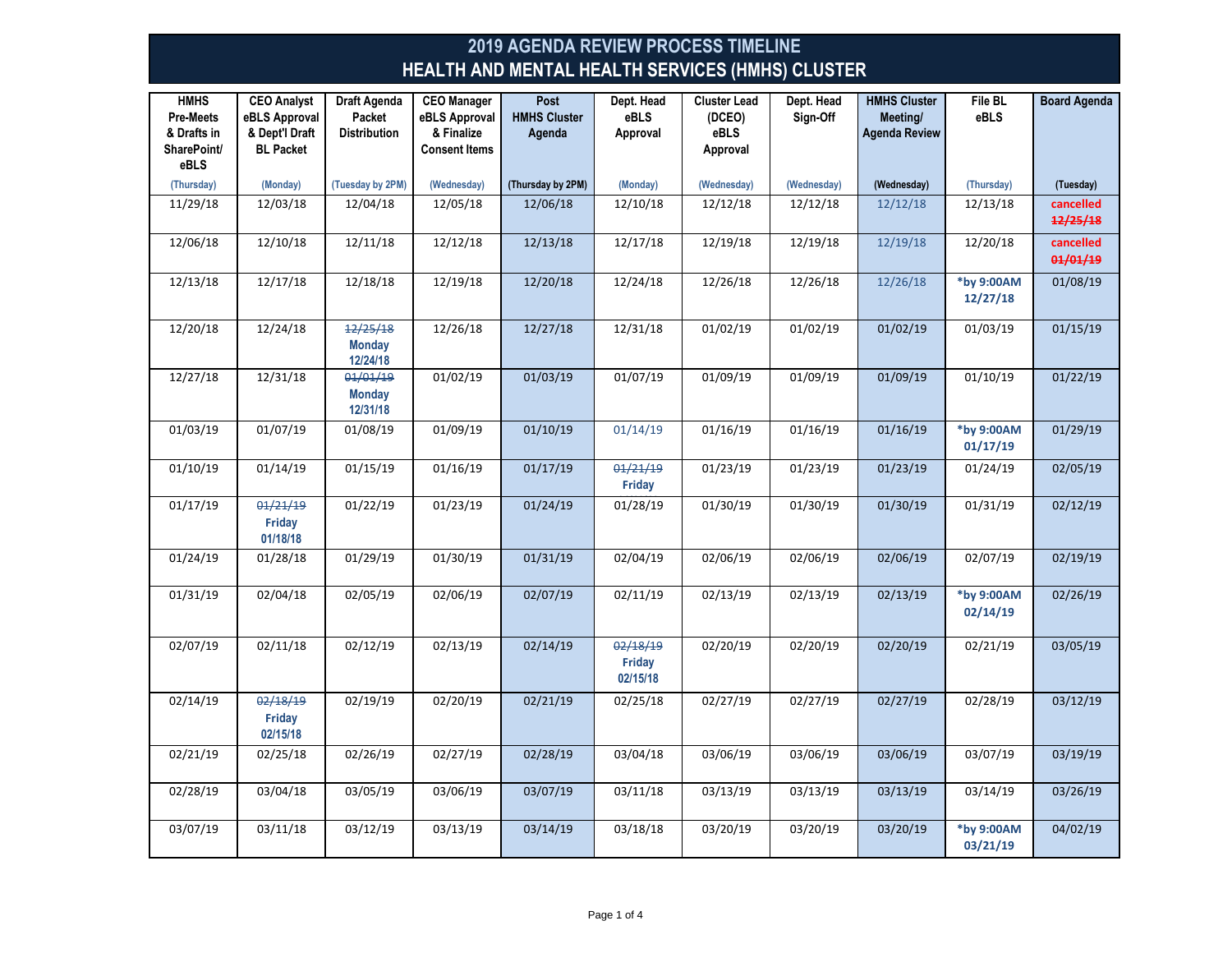| <b>HMHS</b><br><b>Pre-Meets</b><br>& Drafts in<br>SharePoint/<br>eBLS | <b>CEO Analyst</b><br>eBLS Approval<br>& Dept'l Draft<br><b>BL Packet</b> | Draft Agenda<br>Packet<br><b>Distribution</b> | <b>CEO Manager</b><br>eBLS Approval<br>& Finalize<br><b>Consent Items</b> | Post<br><b>HMHS Cluster</b><br>Agenda | Dept. Head<br>eBLS<br>Approval | <b>Cluster Lead</b><br>(DCEO)<br>eBLS<br>Approval | Dept. Head<br>Sign-Off | <b>HMHS Cluster</b><br>Meeting/<br><b>Agenda Review</b> | <b>File BL</b><br>eBLS              | <b>Board Agenda</b>   |
|-----------------------------------------------------------------------|---------------------------------------------------------------------------|-----------------------------------------------|---------------------------------------------------------------------------|---------------------------------------|--------------------------------|---------------------------------------------------|------------------------|---------------------------------------------------------|-------------------------------------|-----------------------|
| (Thursday)                                                            | (Monday)                                                                  | (Tuesday by 2PM)                              | (Wednesday)                                                               | (Thursday by 2PM)                     | (Monday)                       | (Wednesday)                                       | (Wednesday)            | (Wednesday)                                             | (Thursday)                          | (Tuesday)             |
| 03/14/19                                                              | 03/18/18                                                                  | 03/19/19                                      | 03/20/19                                                                  | 03/21/19                              | 03/25/19<br>Friday<br>03/22/18 | 03/27/19                                          | 03/27/19               | 03/27/19                                                | 03/28/19                            | 04/09/19              |
| 03/21/19                                                              | 03/25/19<br>Friday<br>03/22/18                                            | 03/26/19                                      | 03/27/19                                                                  | 03/28/19                              | 04/01/19                       | 04/03/19                                          | 04/03/19               | 04/03/19                                                | 04/04/19                            | 04/16/19              |
| 03/28/19                                                              | 04/01/19                                                                  | 04/02/19                                      | 04/03/19                                                                  | 04/04/19                              | 04/08/19                       | 04/10/19                                          | 04/10/19               | 04/10/19                                                | 04/11/19                            | 04/23/19              |
| 04/04/19                                                              | 04/08/19                                                                  | 04/09/19                                      | 04/10/19                                                                  | 04/11/19                              | 04/15/19                       | 04/17/19                                          | 04/17/19               | 04/17/19                                                | 04/18/19                            | 04/30/19              |
| 04/11/19                                                              | 04/15/19                                                                  | 04/16/19                                      | 04/17/19                                                                  | 04/18/19                              | 04/22/19                       | 04/24/19                                          | 04/24/19               | 04/24/19                                                | 04/25/19                            | cancelled<br>05/07/19 |
| 04/18/19                                                              | 04/22/19                                                                  | 04/23/19                                      | 04/24/19                                                                  | 04/25/19                              | 04/29/19                       | 05/01/19                                          | 05/01/19               | 05/01/19                                                | 05/02/19                            | 05/14/19              |
| 04/25/19                                                              | 04/29/19                                                                  | 04/30/19                                      | 05/01/19                                                                  | 05/02/19                              | 05/06/19                       | 05/08/19                                          | 05/08/19               | 05/08/19                                                | 05/09/19                            | 05/21/19              |
| 05/02/19                                                              | 05/06/19                                                                  | 05/07/19                                      | 05/08/19                                                                  | 05/09/19                              | 05/13/19                       | 05/15/19                                          | 05/15/19               | 05/15/19                                                | 05/16/19                            | 05/28/19              |
| 05/09/19                                                              | 05/13/19                                                                  | 05/14/19                                      | 05/15/19                                                                  | 05/16/19                              | 05/20/19                       | 05/22/19                                          | 05/22/19               | 05/22/19                                                | *by 9:00AM<br>05/23/19              | 06/04/19              |
| 05/16/19                                                              | 05/20/19                                                                  | 05/21/19                                      | 05/22/19                                                                  | 05/23/19                              | 05/27/19<br>Friday<br>05/24/19 | 05/29/19                                          | 05/29/19               | 05/29/19                                                | 05/30/19                            | 06/11/19              |
| 05/23/19                                                              | 05/27/19<br>Friday<br>05/24/19                                            | 05/28/19                                      | 05/29/19                                                                  | 05/30/19                              | 06/03/19                       | 06/05/19                                          | 06/05/19               | 06/05/19                                                | 06/06/19                            | 06/18/19              |
| 05/30/19                                                              | 06/03/19                                                                  | 06/04/19                                      | 06/05/19                                                                  | 06/06/19                              | 06/10/19                       | 06/12/19                                          | 06/12/19               | 06/12/19                                                | 06/13/19                            | 06/25/19              |
| 06/06/19                                                              | 06/10/19                                                                  | 06/11/19                                      | 06/12/19                                                                  | 06/13/19                              | 06/17/19                       | 06/19/19                                          | 06/19/19               | 06/19/19                                                | 06/20/19                            | 07/02/19              |
| 06/13/19                                                              | 06/17/19                                                                  | 06/18/19                                      | 06/19/19                                                                  | 06/20/19                              | 06/24/19                       | 06/26/19                                          | 06/26/19               | 06/26/19                                                | 06/27/19                            | 07/09/19              |
| 06/20/19                                                              | 06/24/19                                                                  | 06/25/19                                      | 06/26/19                                                                  | 06/27/19                              | 07/01/19                       | 07/03/19                                          | 07/03/19               | 07/03/19                                                | 07/04/19<br>*by 9:00AM<br>Wednesday | 07/16/19              |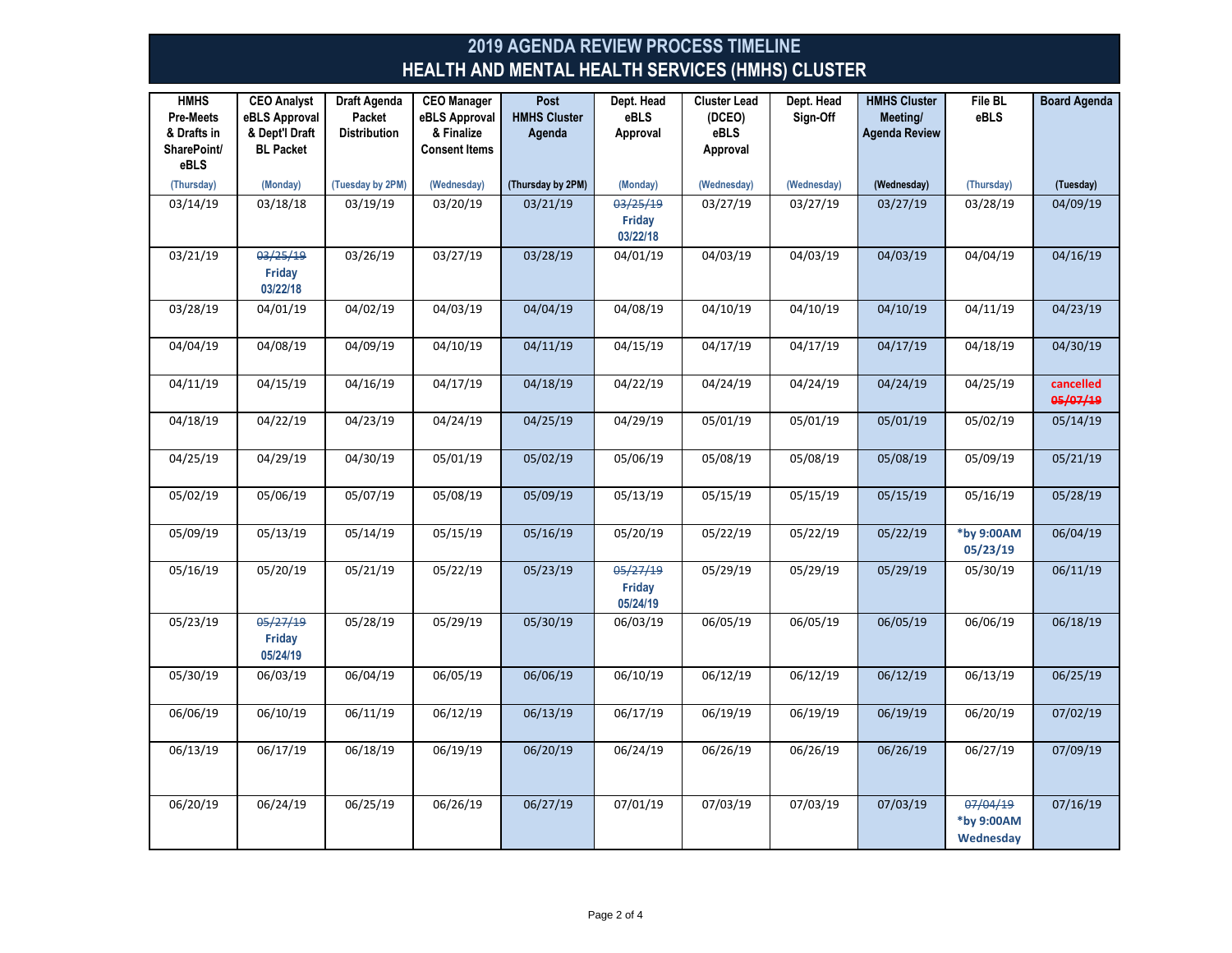| <b>HMHS</b><br><b>Pre-Meets</b><br>& Drafts in<br>SharePoint/<br>eBLS | <b>CEO Analyst</b><br>eBLS Approval<br>& Dept'l Draft<br><b>BL Packet</b> | Draft Agenda<br>Packet<br><b>Distribution</b> | <b>CEO Manager</b><br>eBLS Approval<br>& Finalize<br><b>Consent Items</b> | Post<br><b>HMHS Cluster</b><br>Agenda | Dept. Head<br>eBLS<br>Approval | <b>Cluster Lead</b><br>(DCEO)<br>eBLS<br>Approval | Dept. Head<br>Sign-Off | <b>HMHS Cluster</b><br>Meeting/<br><b>Agenda Review</b> | File BL<br><b>eBLS</b> | <b>Board Agenda</b>               |
|-----------------------------------------------------------------------|---------------------------------------------------------------------------|-----------------------------------------------|---------------------------------------------------------------------------|---------------------------------------|--------------------------------|---------------------------------------------------|------------------------|---------------------------------------------------------|------------------------|-----------------------------------|
| (Thursday)                                                            | (Monday)                                                                  | (Tuesday by 2PM)                              | (Wednesday)                                                               | (Thursday by 2PM)                     | (Monday)                       | (Wednesday)                                       | (Wednesday)            | (Wednesday)                                             | (Thursday)             | (Tuesday)                         |
| 06/27/19                                                              | 07/01/19                                                                  | 07/02/19                                      | 07/03/19                                                                  | 07/04/19<br>Wednesday<br>07/03/18     | 07/08/19                       | 07/10/19                                          | 07/10/19               | 07/10/19                                                | 07/11/19               | 07/23/19                          |
| 07/04/19                                                              | 07/08/19                                                                  | 07/09/19                                      | 07/10/19                                                                  | 07/11/19                              | 07/15/19                       | 07/17/19                                          | 07/17/19               | 07/17/19                                                | 07/18/19               | 07/30/19                          |
| 07/11/19                                                              | 07/15/19                                                                  | 07/16/19                                      | 07/17/19                                                                  | 07/18/19                              | 07/22/19                       | 07/24/19                                          | 07/24/19               | 07/24/19                                                | 07/25/19               | 08/06/19                          |
| 07/18/19                                                              | 07/22/19                                                                  | 07/23/19                                      | 07/24/19                                                                  | 07/25/19                              | 07/29/19                       | 07/31/19                                          | 07/31/19               | 07/31/19                                                | 08/01/19               | 08/13/19                          |
| 07/25/19                                                              | 07/29/19                                                                  | 07/30/19                                      | 07/31/19                                                                  | 08/01/19                              | 08/05/19                       | 08/07/19                                          | 08/07/19               | 08/07/19                                                | 08/08/19               | cancelled<br>08/20/19             |
| 08/01/19                                                              | 08/05/19                                                                  | 08/06/19                                      | 08/07/19                                                                  | 08/08/19                              | 08/12/19                       | 08/14/19                                          | 08/14/19               | 08/14/19                                                | 08/15/19               | cancelled<br>08/27/19             |
| 08/08/19                                                              | 08/12/19                                                                  | 08/13/19                                      | 08/14/19                                                                  | 08/15/19                              | 08/19/19                       | 08/21/19                                          | 08/21/19               | 08/21/19                                                | 08/22/19               | 09/03/19                          |
| 08/15/19                                                              | 08/19/19                                                                  | 08/20/19                                      | 08/21/19                                                                  | 08/22/19                              | 08/26/19                       | 08/28/19                                          | 08/28/19               | 08/28/19                                                | *by 9:00AM<br>08/29/19 | 09/10/19                          |
| 08/22/19                                                              | 08/26/19                                                                  | 08/27/19                                      | 08/28/19                                                                  | 08/29/19                              | 09/02/19<br>Friday<br>08/30/19 | 09/04/19                                          | 09/04/19               | 09/04/19                                                | 09/05/19               | 09/17/19                          |
| 08/29/19                                                              | 09/02/19<br>Friday<br>08/30/19                                            | 09/03/19                                      | 09/04/19                                                                  | 09/05/19                              | 09/09/19                       | 09/11/19                                          | 09/11/19               | 09/11/19                                                | 09/12/19               | 09/24/19                          |
| 09/05/19                                                              | 09/09/19                                                                  | 09/10/19                                      | 09/11/19                                                                  | 09/12/19                              | 09/16/19                       | 09/18/19                                          | $\frac{1}{09}/18/19$   | 09/18/19                                                | 09/19/19               | 10/01/19                          |
| 09/12/19                                                              | 09/16/19                                                                  | 09/17/19                                      | 09/18/19                                                                  | 09/19/19                              | 09/23/19                       | 09/25/19                                          | 09/25/19               | 09/25/19                                                | 09/26/19               | cancelled<br>10/08/19             |
| 09/19/19                                                              | 09/23/19                                                                  | 09/24/19                                      | 09/25/19                                                                  | 09/26/19                              | 09/30/19                       | 10/02/19                                          | 10/02/19               | 10/02/19                                                | 10/03/19               | 10/15/19                          |
| 09/26/19                                                              | 09/30/19                                                                  | 10/01/19                                      | 10/02/19                                                                  | 10/03/19                              | 10/07/19                       | 10/09/19                                          | 10/09/19               | 10/09/19                                                | *by 9:00AM<br>10/10/19 | 10/22/19                          |
| 10/03/19                                                              | 10/07/19                                                                  | 10/08/19                                      | 10/09/19                                                                  | 10/10/19                              | 10/14/19<br>Friday<br>10/11/19 | 10/16/19                                          | 10/16/19               | 10/16/19                                                | 10/17/19               | 10/29/19                          |
| 10/10/19                                                              | 10/14/19<br>Friday<br>10/11/19                                            | 10/15/19                                      | 10/16/19                                                                  | 10/17/19                              | 10/21/19                       | 10/23/19                                          | 10/23/19               | 10/23/19                                                | 10/24/19               | 11/05/19<br>Wednesday<br>11/06/19 |